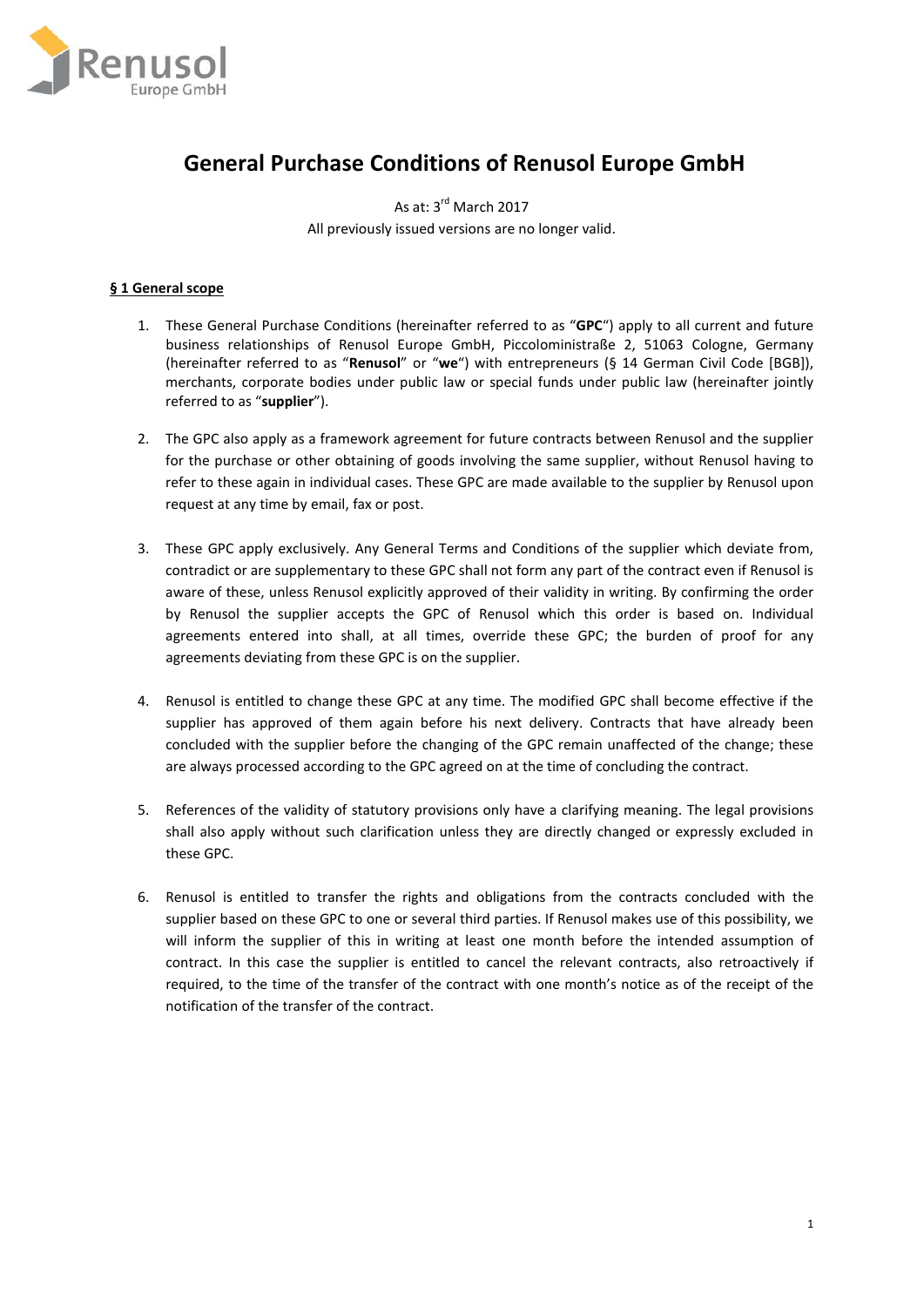# **§ 2 Order and conclusion of contract**

- 1. The supplier is obligated to accept the order by Renusol within a maximum term of two calendar weeks as of the receipt of the order. Otherwise Renusol shall no longer be bound to the order.
- 2. We retain the ownership, the copyright and all other rights to all offers, estimates, drawings, calculations, product descriptions, documentations and other documents (hereinafter referred to as "documents") that are enclosed or made available to the supplier by Renusol in any other way. This also applies for electronic documents. Our documents may not be passed on to third parties or made available to third parties in any other way without the explicit previous written approval by Renusol; third parties also refer to affiliates of the supplier according to § 15 et seq. German Companies Act. Our documents may be used exclusively for processing of orders by Renusol by the supplier and must be returned to Renusol without request after these have been finalised.

# **§ 3 Duties of non-disclosure**

The supplier's duties of non-disclosure are regulated in a separate Non-disclosure and Non-use Agreement by Renusol and the suppler.

#### **§ 4 Delivery and delivery terms**

- 1. The delivery term stated by Renusol in the order that is appropriate and reasonable for the supplier with regard to his interests, is binding. Any differing delivery terms must be agreed on with Renusol. With exceeding of the agreed delivery term the supplier shall be in default without the necessity of a reminder by Renusol.
- 2. After the acceptance of our order the supplier is obligated to immediately inform us if any circumstances arise or become visible to him, which will presumably keep him from adhering to the delivery term agreed on in sect. 1. Renusol's entitlement to assert claims from the supplier's delay, in particular with respect to withdrawal and compensation, shall remain unaffected.
- 3. Partial deliveries of the supplier are only admissible with the previous explicit approval by Renusol.

# **§ 5 Prices and payment terms**

- 1. The price stated in our order is binding upon the supplier. It includes VAT in the statutory amount, delivery, packaging and insurance of the order on the supplier's account to the premises of Renusol or to a different place of delivery stated by Renusol in the order. Any packaging that may be used by the supplier shall remain with us and pass into the ownership of Renusol. The packaging is only returned at the supplier's instigation and is subject to separate agreement. Any possible customs duties and other import charges shall not apply as costs of delivery; they shall be borne by Renusol.
- 2. We can only process invoices if these bear the order number stated in our order. If the processing is delayed due to a missing order number in an invoice, Renusol shall not be held liable for this if we are not responsible for the delay.
- 3. We shall pay the invoices created for our orders with two percent discount on the invoice amount within two calendar weeks, or in four calendar weeks without deduction, each starting with the receipt of the invoice and the delivery of the goods referred to in the invoice.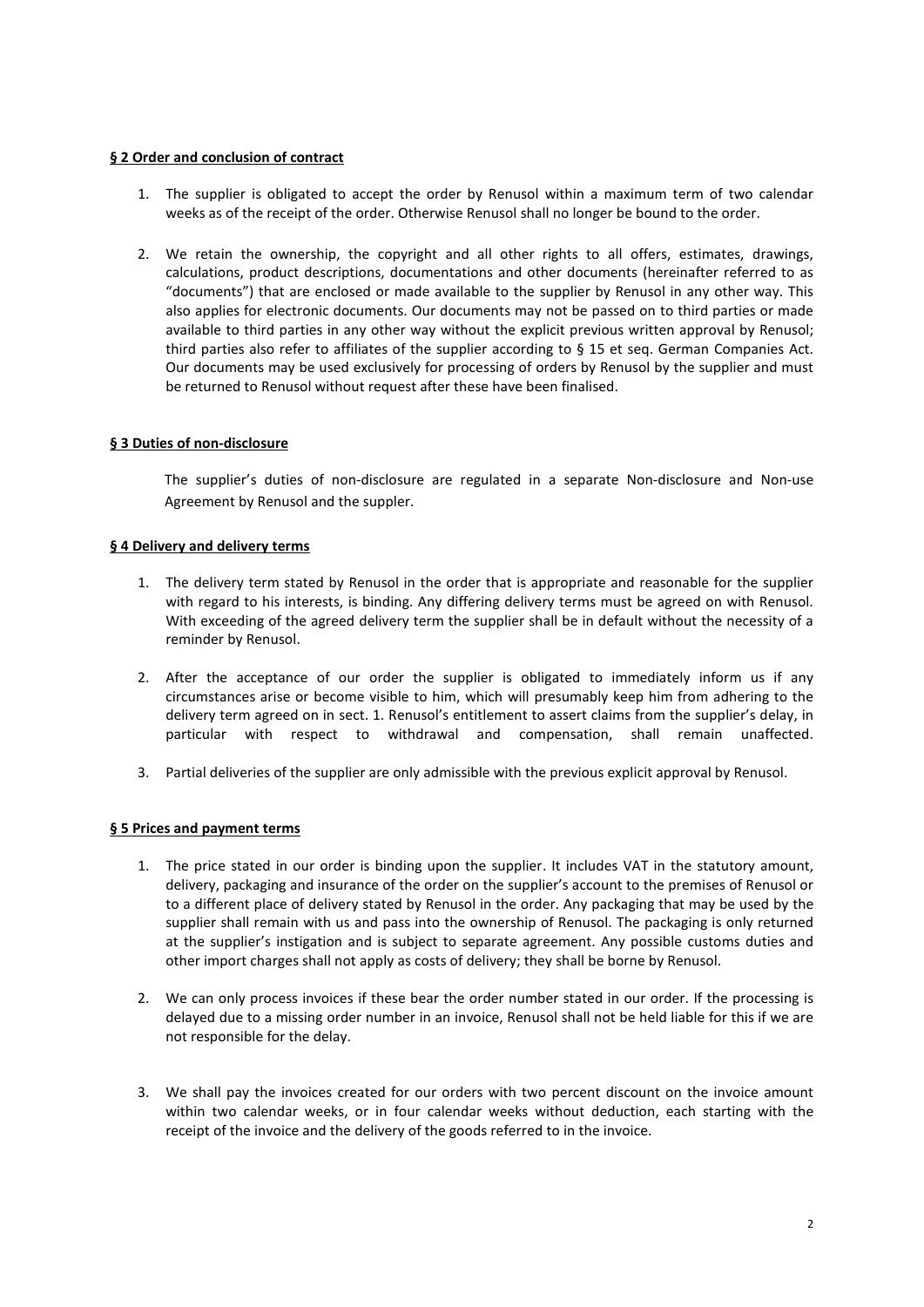# **§ 6 Passing of risk**

- 1. The risk of accidental ruin of the goods ordered by Renusol is passed to Renusol by the supplier with the handover of these goods at the agreed place of delivery. The supplier bears the risk of transport and shipping.
- 2. The supplier is obligated to state the order number displayed on all shipping documents (in particular shipping papers, delivery notes) for our order. If the processing is delayed due to a missing order number in a shipping document, Renusol shall not be held liable for this if we are not responsible for the delay.

# **§ 7 Liability of defects**

- 1. Unless otherwise agreed in the following, the statutory provisions apply for our rights with respect to material damage and defects of title.
- 2. Renusol will carry out the necessary inspections according to § 377 German Commercial Code [HGB]. Sending of the notification of defects by Renusol within one calendar week after delivery of the ordered goods (in the case of obvious defects) or the discovery of the defect (in the case of other defects), is thereby deemed as immediate according to § 377 sect. 1, sect. 3 HGB.
- 3. Unremarkable excess or short delivery is also regarded as defect. Renusol is however entitled to accept the excess or short delivery against respective adjustment of the price determined according to § 5 sect. 1 by unilateral statement towards the supplier within one calendar week after delivery and discovery of the excess or short delivery, with or without offsetting of the excess or short delivery against possibly remaining delivery amounts, as contractual performance by the supplier.
- 4. In derogation from § 437 BGB Renusol is entitled to self-help; § 637 BGB applies accordingly.
- 5. By way of derogation from § 438 sect. 1 no. 3 BGB, the general statute of limitations for claims from material defects and defects of title is three years from the passing of risk according to § 6 sect. 1. This statute of limitations also applies for contractual and non-contractual claims for compensation by Renusol against the customer based on a defect of the goods.

# **§ 8 Indemnification and third-party liability insurance**

- 1. If the delivered goods are insufficient and if Renusol is charged with a claim for damages for this reason, the supplier exempts Renusol from these third-party claims on the first request. The supplier assumes all damages resulting for Renusol from the infringement, in particular also the reasonable and usual costs of the legal defence of Renusol against the third-party claim. This does not apply if the supplier is not responsible for the defectiveness of the delivered goods. In the case of contributory fault by Renusol, the right of indemnity is limited to the supplier's share of responsibility. Any other claims against the supplier remain unaffected thereof.
- 2. The supplier obligates himself to maintain a product liability insurance with an amount insured of at least ten million EUR for each case of personal and material damage and to prove this to Renusol at any time on request by issuing the appropriate receipts. This does not imply a limitation of liability to the above stated amount in favour of the supplier.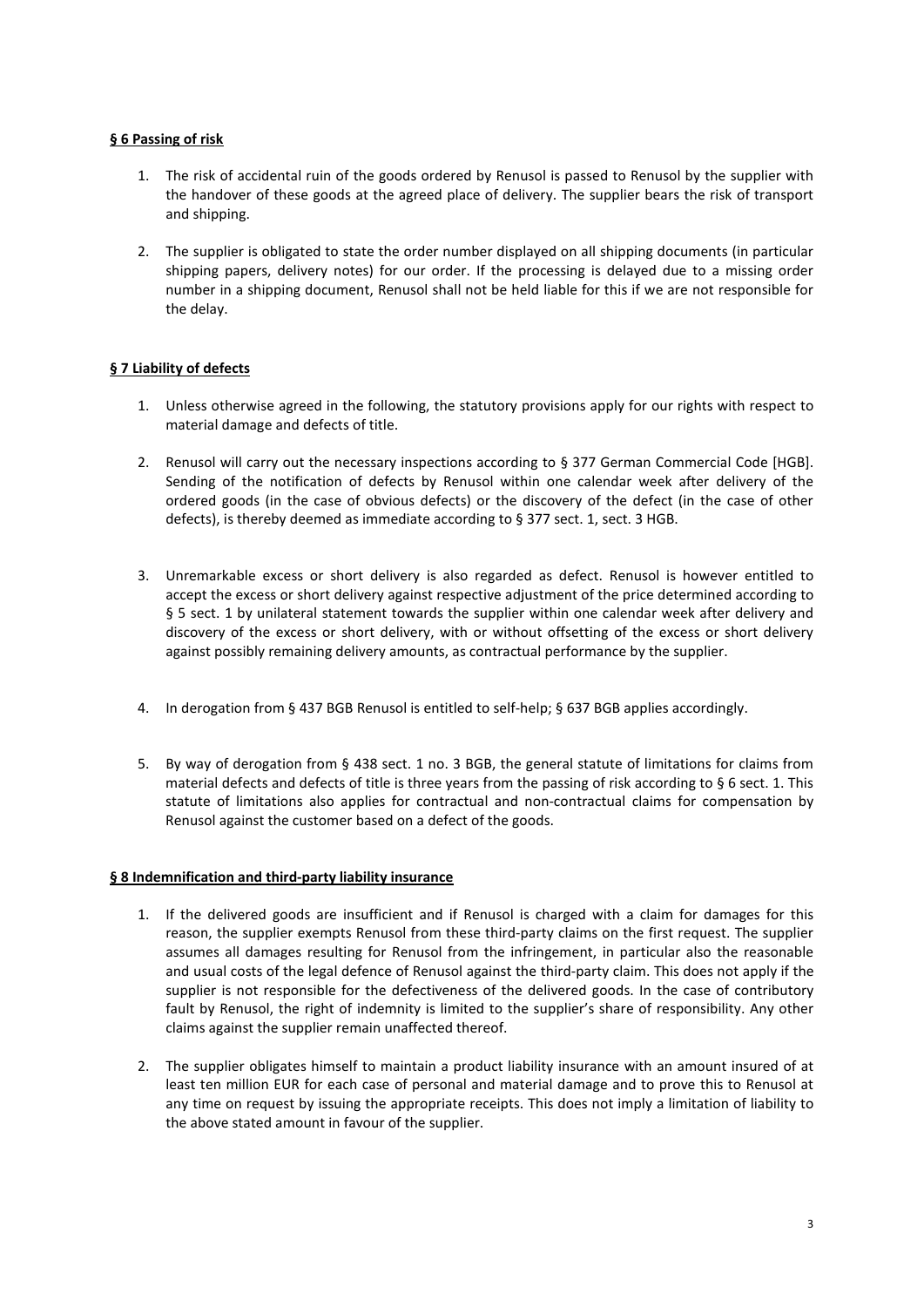# **§ 9 Third-party property rights**

- 1. The supplier must deliver the goods free from any third-party rights.
- 2. The parties shall immediately inform each other if one of the parties is notified by a third party of actually or allegedly existing third-party rights to the goods, or if the party gains knowledge of such third-party rights to the goods in any other way.
- 3. At our choice, possible third-party rights must either be finally economically settled with the third party or the goods must be modified to make them free of third-party rights. If none of these solutions is achievable within a term that is reasonable for Renusol, Renusol shall be entitled to withdraw from the contract in accordance with the statutory provisions. Any additional rights of Renusol as well as an obligation to indemnify the supplier according to § 8 sect. 1 shall remain unaffected thereof.
- 4. The statute of limitations for these entitlements is ten years from the conclusion of the contract.

# **§ 10 Provisions and retention of title**

- 1. Goods provided to the supplier by Renusol remain our property. The supplier is obligated to regularly report the stock of the goods provided upon request by Renusol.
- 2. The processing or redesign of the goods provided by Renusol always takes place in our name. If the goods provided by us are processed together with other goods not belonging to Renusol, we shall acquire the co-ownership of the new article in proportion to the value of the goods provided by us to the other processed items at the time of processing. The same applies if the provided goods are mixed with other items that do not belong to us. If the mixing is performed on condition that the items that do not belong to us are regarded as the principal item, the supplier shall transfer proportional coownership corresponding to the provided goods to Renusol.
- 3. Insofar as the securing rights Renusol is entitled to according to sect. 2 exceed the purchase price of all goods subject to retention of title that have not yet been paid by more than 10%, Renusol is obligated to release the securing rights at its own choice upon the supplier's request.
- 4. Any tools required for the production of the goods to be delivered to Renusol, which are thereby provided to the supplier by Renusol, remain in the property of Renusol. The supplier may exclusively use the tool for the production of the goods to be delivered to Renusol and is obligated to treat them with due care. If measures of maintenance, inspection or the correction of defects are required, they shall be carried out in due time by the supplier at his own cost.
- 5. The supplier is obligated to insure the tools at the original price at the time of procurement against damage from fire, water, theft and loss at his own cost, and to prove this to us at any time by issuing appropriate receipts on request. The supplier assigns all claims for compensation from this insurance to us in advance; Renusol hereby accepts the assignment.